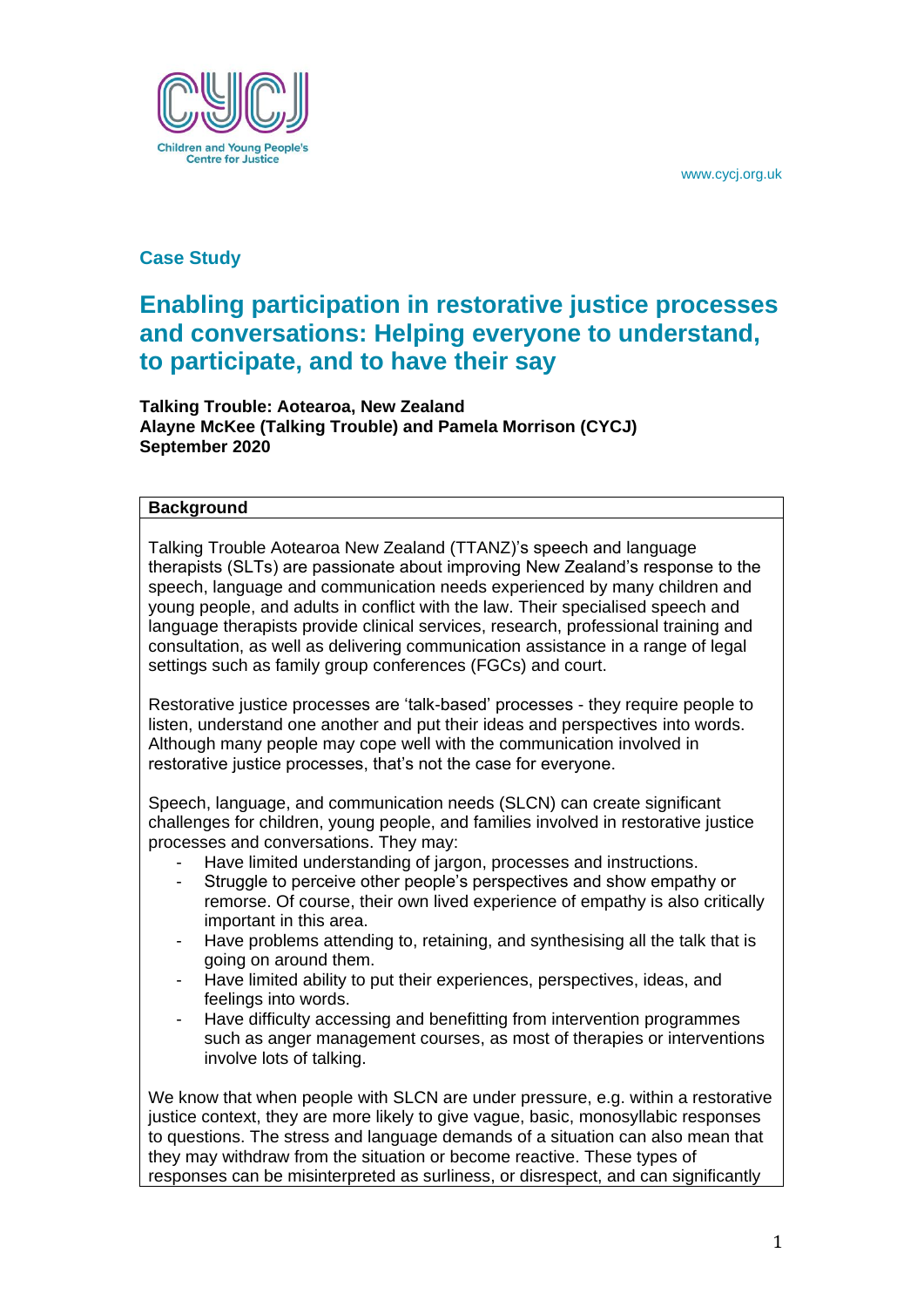

impact the outcome of restorative conversations, as well as the person's ability to enact their human rights.

Talking Trouble Aotearoa New Zealand has been collaborating with Family Group Conference coordinators, Restorative Justice facilitators, social workers, judges, lawyers and police to help them to adapt their restorative justice conversations by identifying and supporting the communication strengths and needs of the people they are working with.

# **Example of Good Practice**

Practitioners who have worked alongside TTANZ use a framework that enables them to communicate more effectively with the populations they serve.



This framework ensures that they consider:

- 1. The communication demands of the conversation they need to have with a child, young person, and family. They consider the complexity of the processes, jargon or vocabulary that need to be understood, the information that needs to be synthesized and the decisions that need to made within the conversation or meeting. They also think about how the venue for the conversation and the people involved in the conversation will support or hinder the child, young person, and family's ability to regulate.
- 2. The speech, language, and communication strengths and needs of the child, young person, and family they need to have the conversation with. They have their 'communication radar' turned on, they check comprehension in respectful ways, and they actively look out for things that make talking and participating easier or harder for the person they are talking to e.g. signposting topics, chunking information, writing or drawing, as one talks to make information more concrete.
- 3. The best way to communicate effectively with the child, young person or family based on what they have learned through the first two phases of the framework. Practitioners who are open to adapting their own communication and using [compensatory communication strategies](https://talkingtroublenz.org/wp-content/uploads/2017/07/A6-side-by-side-cards-no-bleed.pdf) such as signposting topics, chunking information etc. are often able to provide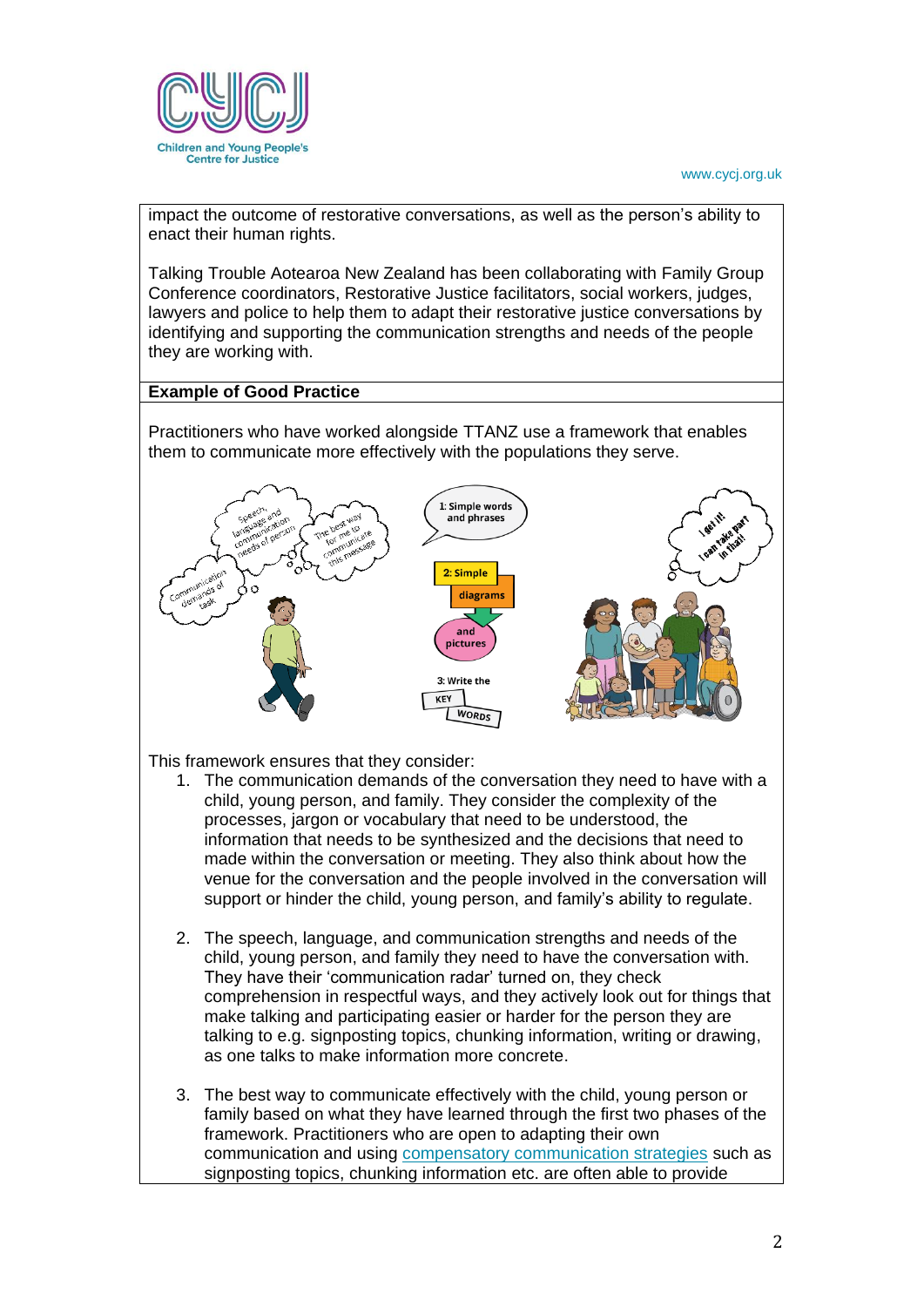

enough communication support to enable effective communication throughout the restorative justice meeting. On other occasions the practitioner may be aware that they do not have enough knowledge or skills to support communication sufficiently to ensure that the child, young person and family can understand and participate enough to achieve equal access to justice. When this happens, they refer to TTANZ for communication assistance within the restorative conference.

The information gathered through the application of this framework shapes what happens before, during and after the restorative justice meeting. For example:

**Preparatory stage:** When meeting with the child, young person, family (whether it be the person harmed or person who has caused the harm) and other professionals to discuss the restorative process and how it is going to work it is important to discuss:

- The speech, language and communication strengths, and needs of the people involved i.e. the things you have noticed about their communication and the things that they have told you (things that make it easier, or harder for them to understand, participate and have their say).
- How you can all work together to ensure that the restorative conference conversations are all pitched at the right level for the child, young person, and family.
- How you and the child, young person and family can plan, and prepare in advance, resources that will help to make sure their views are expressed (how they feel, what needs to be in the plan). For example:
	- o Visuals to help the victim to talk about the impact of what happened and to help the person who has caused harm to see the impact of what happened.
	- $\circ$  Visuals to help the young person talk about their life, why they did what they did, what would make a difference for them.
- Whether or not communication assistance from a speech language therapist would be helpful to enable you to plan your communication and/or to help you mediate communication during the restorative conference.

**During the conference** Following a thorough preparatory stage and agreement from all parties, a restorative conference can now take place. In order to make this as safe and inclusive as possible and ensure the process is rights-respecting, the following should be considered:

- Include good communication practice in your Ground Rules make sure that everyone knows it is ok to say "I need a break" or "Sorry I missed that, Say it again" or "I don't know what you mean".
- Signpost topics visually orient everyone to each topic as you introduce it by using pictures and/or writing key words relating to the topic on a whiteboard. When the topic is finished say something like "we've finished talking about…now we're going to talk about ……" and put up a new visual or key word to represent the new topic.
- Draw flowcharts and diagrams to show processes as you talk about them. They are a great way to make sure that options, opportunities, and consequences are all made really clear.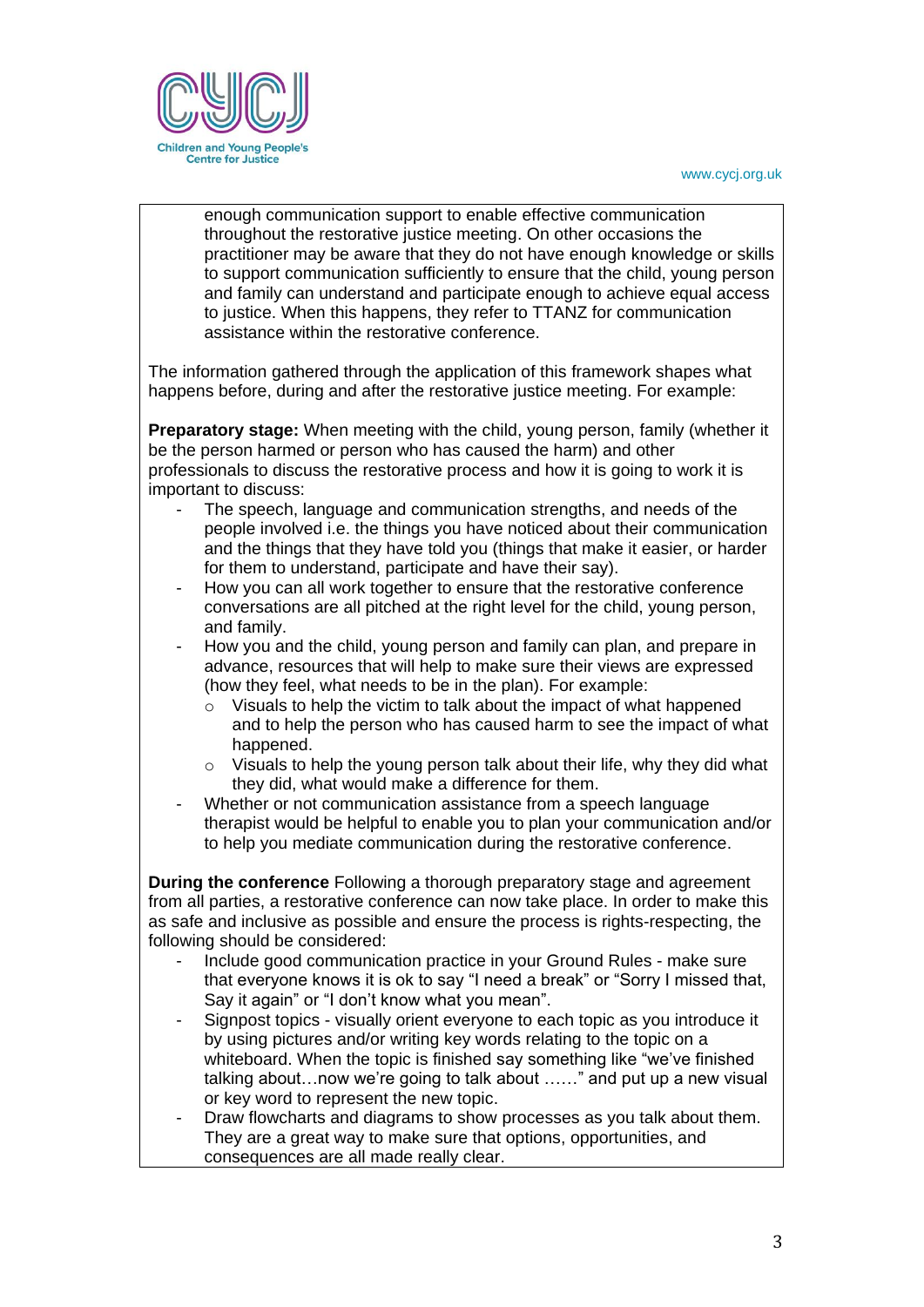

Use Comic Strip Conversations to explore information that comes up during the meeting.

**After the conference** Ensure that the child, young person, and family have a good understanding of what was decided, what is expected of them and what is going to happen next. This may involve creating simpler visual reports and plans.

### **Benefits and Impact**

Supporting and addressing the communication needs of participants in the restorative justice process empowers them and enables them to participate meaningfully and enact their rights.

Processes where children, young people and families can participate meaningfully are not simply a nicety, they are a necessity. Increasing participants' ability to take part in restorative justice has long term benefits for the person who has caused harm (improved desistance) as well as benefits for the person who has been harmed (feeling of safety).

Children and young people have reported a general mistrust of the youth justice system which can include restorative justice. Children, like adults, want to be heard and receive information in a format they understand and be supported to participate in processes they are involved in and decisions made about them.

Addressing the speech, language and communication needs of children within the restorative justice process supports a more comprehensive attempt to ensure that children's rights are fully respected.

## **What has been learnt?**

From the practice in New Zealand, it is clear that there is a need for speech and language therapy knowledge and specialist services within restorative justice and the wider youth justice system. Furthermore, these services at an early point in a child's life may reduce or eliminate them coming into conflict with the law. Snow (2019) suggests that speech-language therapists have a key role to play in preventing at-risk children from later engaging in offending behaviour. She advocates for the inclusion of speech and language therapists (or speech language therapy knowledge) at all stages on the notional 'school-to-prison pipeline'. This includes at schools, in child and welfare agencies, in child and adolescent mental health care settings, at police stations, in court, and in youth justice facilities.

**Further information**